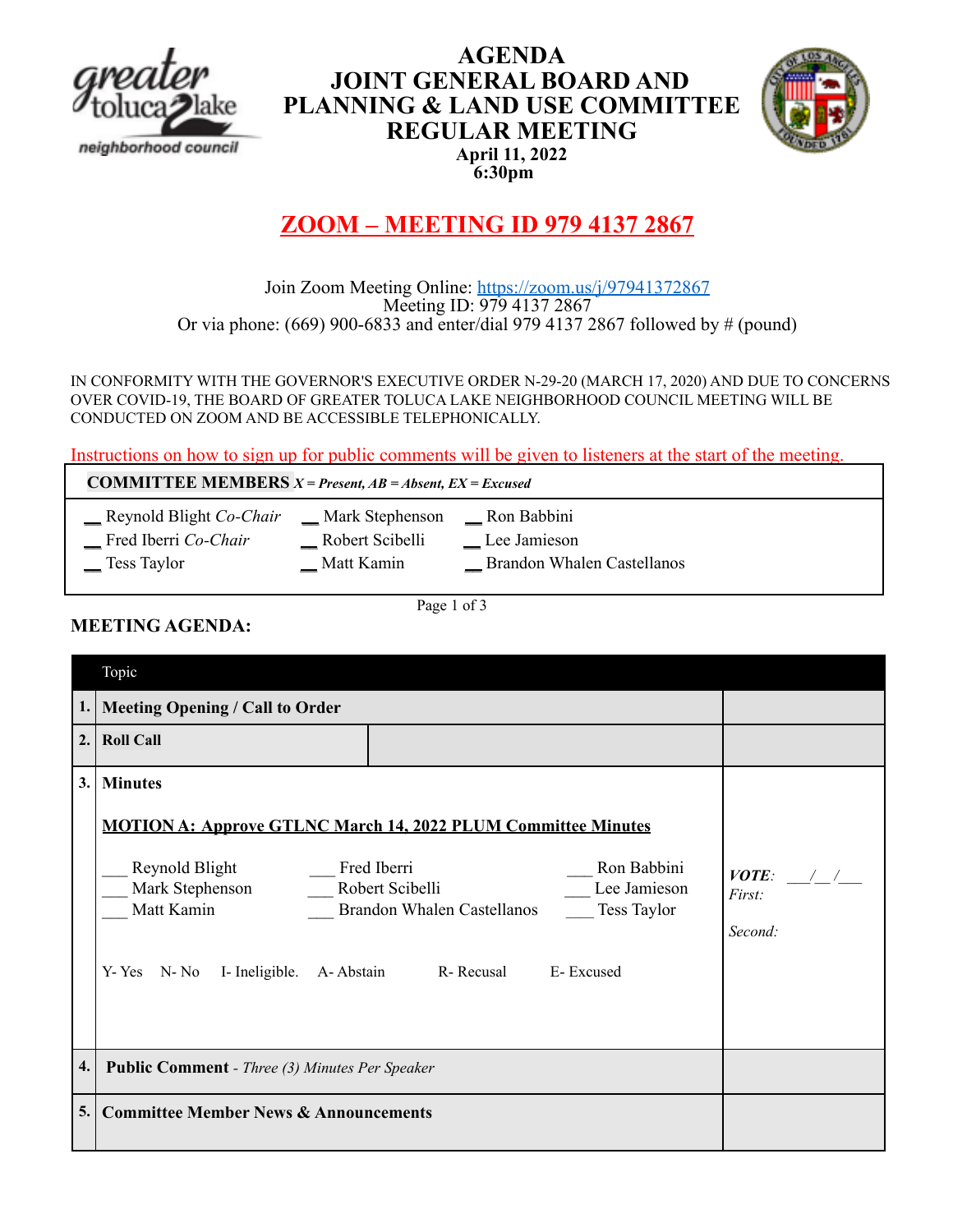|    | <b>6.</b> Old Business (Public Comment - Three (3) Minutes per Speaker)                                                                                                                                                                                 |  |
|----|---------------------------------------------------------------------------------------------------------------------------------------------------------------------------------------------------------------------------------------------------------|--|
|    | 6.1 - City Planning Dept. Community Plan Status                                                                                                                                                                                                         |  |
|    | 6.2 - 10050 Toluca Lake Ave. - ZA-2021-10087F                                                                                                                                                                                                           |  |
|    | <b>MOTION B: Approve Request for fence height variance @ 10050 Toluca Lake Ave.</b>                                                                                                                                                                     |  |
|    | Fred Iberri<br>Reynold Blight<br>Ron Babbini<br>Mark Stephenson ________ Robert Scibelli<br>Lee Jamieson<br>Matt Kamin<br>Tess Taylor<br>Brandon Whalen Castellanos<br>R-Recusal<br>N-No<br>I- Ineligible A- Abstain<br>E-Excused<br>Y-Yes              |  |
|    | 6.3 - 10570 Riverside Drive - Mobil Car Wash - Presentation by owner - ZA-2021-10093<br><b>MOTION C: Approve Conditional Use Permit for car wash @ 10570 Riverside Dr.</b>                                                                              |  |
|    | Reynold Blight<br>Mark Stephenson<br>Fred Iberri<br>Ron Babbini<br>Robert Scibelli<br>Lee Jamieson<br>Matt Kamin<br><b>Brandon Whalen Castellanos</b><br>Tess Taylor                                                                                    |  |
|    | $N-No$<br>I- Ineligible A-Abstain R- Recusal<br>E-Excused<br>Y-Yes                                                                                                                                                                                      |  |
|    | 6.4 - Forman Ave. under 134 bridge - Angled parking status<br>6.5 - Update on project 10057-10063 Riverside Drive - Former Gelson's Project                                                                                                             |  |
| 7. | <b>New Business</b> (Public Comment - Three (3) Minute per Speaker)                                                                                                                                                                                     |  |
|    | 7.1 - State Legislative Agenda<br>AB 1288 Wicks<br>AB 1911 Gabriel<br>AB 2006 Berman<br>AB-2186 Grayson<br>AB 2244 Wicks<br>AB 2334 Wicks<br>SB 948 Becker<br>7.2 - List to identify all development projects that come before the GTLNC PLUM committee |  |
|    |                                                                                                                                                                                                                                                         |  |
|    |                                                                                                                                                                                                                                                         |  |
|    |                                                                                                                                                                                                                                                         |  |